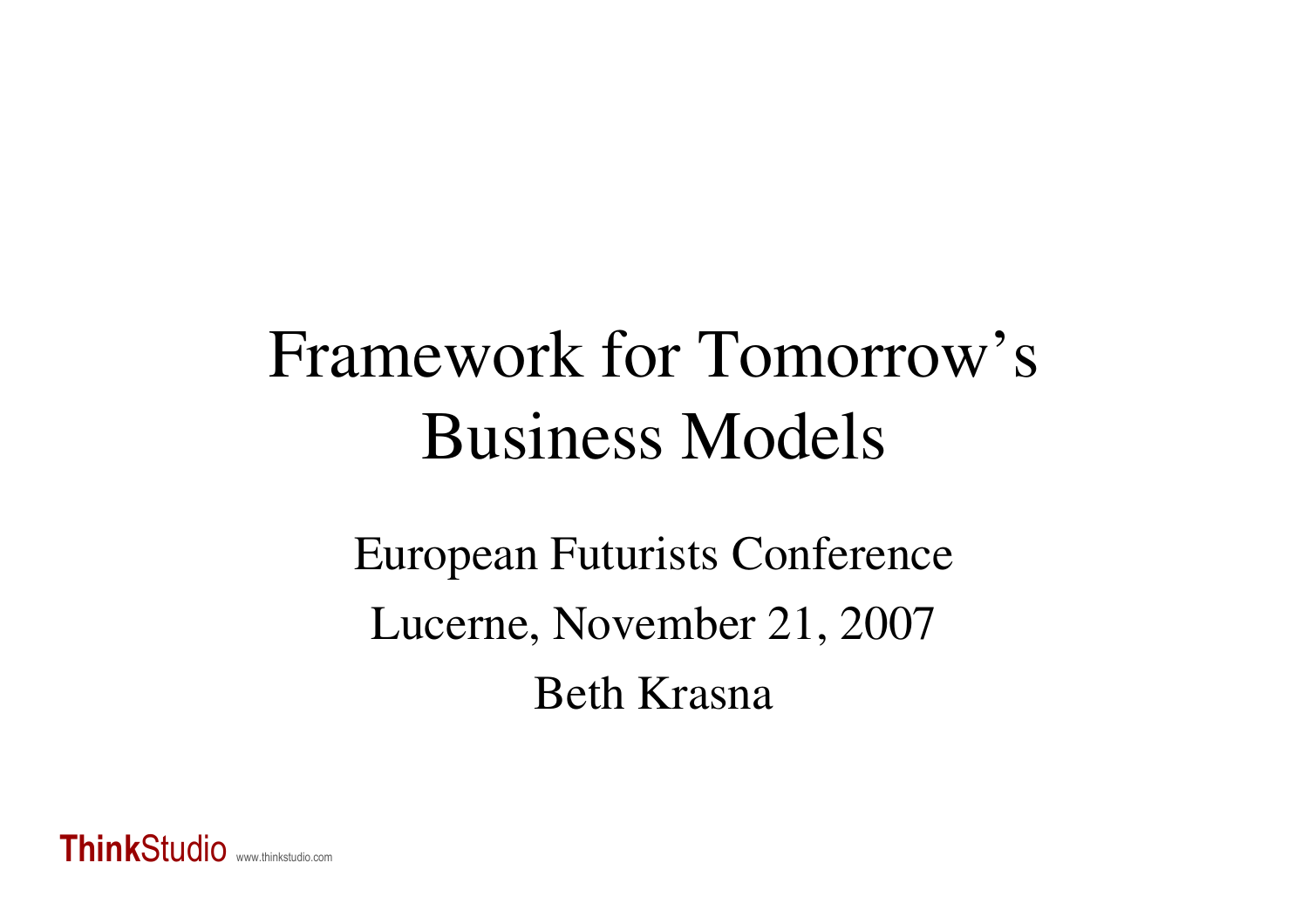# On demand lifestyle

- Technology and connectivity leads to « on demand »
- Everything everywhere is expected and desired
- Lines between work and private time are becoming blurred
- Distinction between amateurs and professionals isnow fuzzy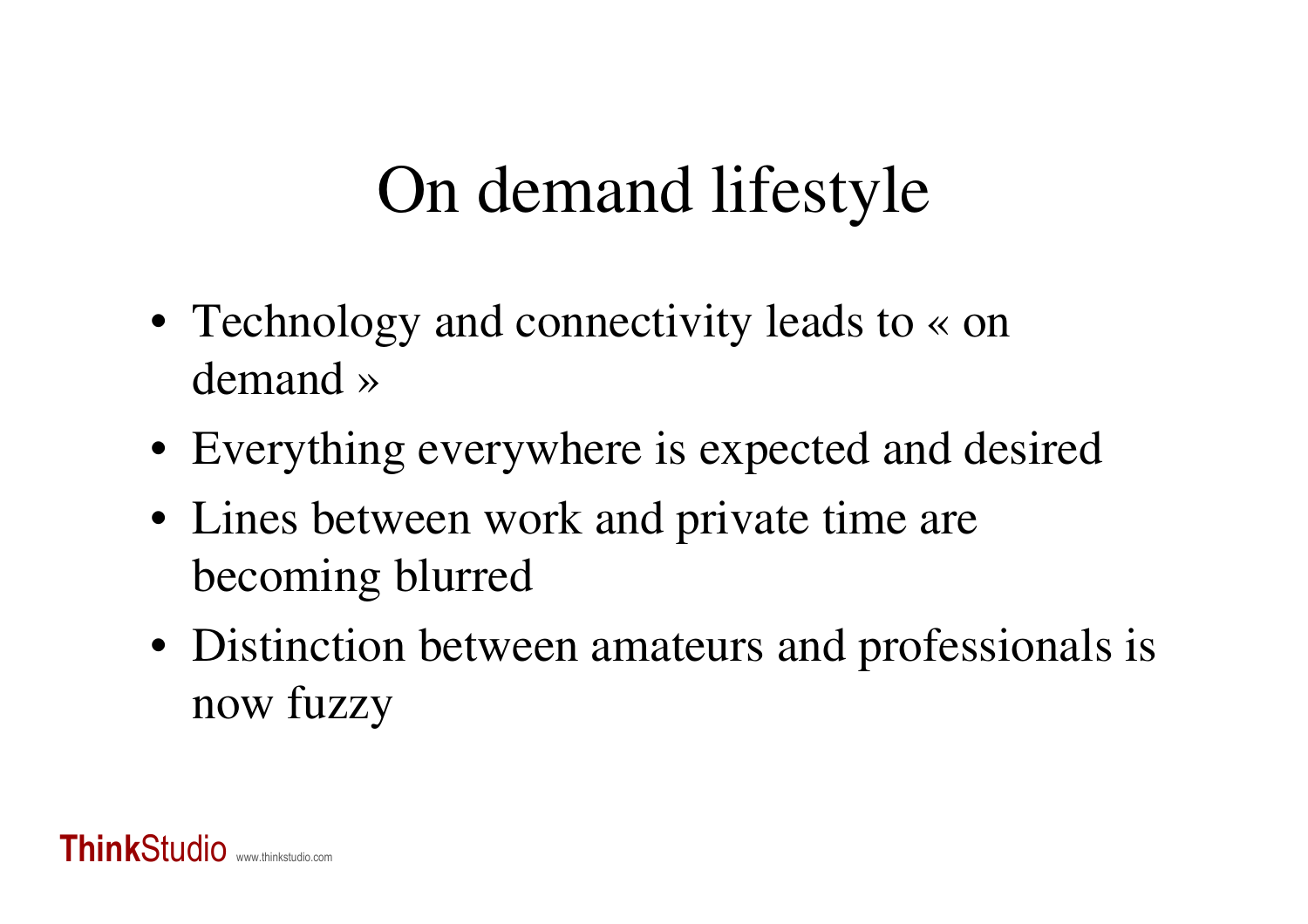### Trends in business

- Disappearance of intermediaries
- New production processes
- Higher IT productivity
- New pricing mechanisms
- New distribution systems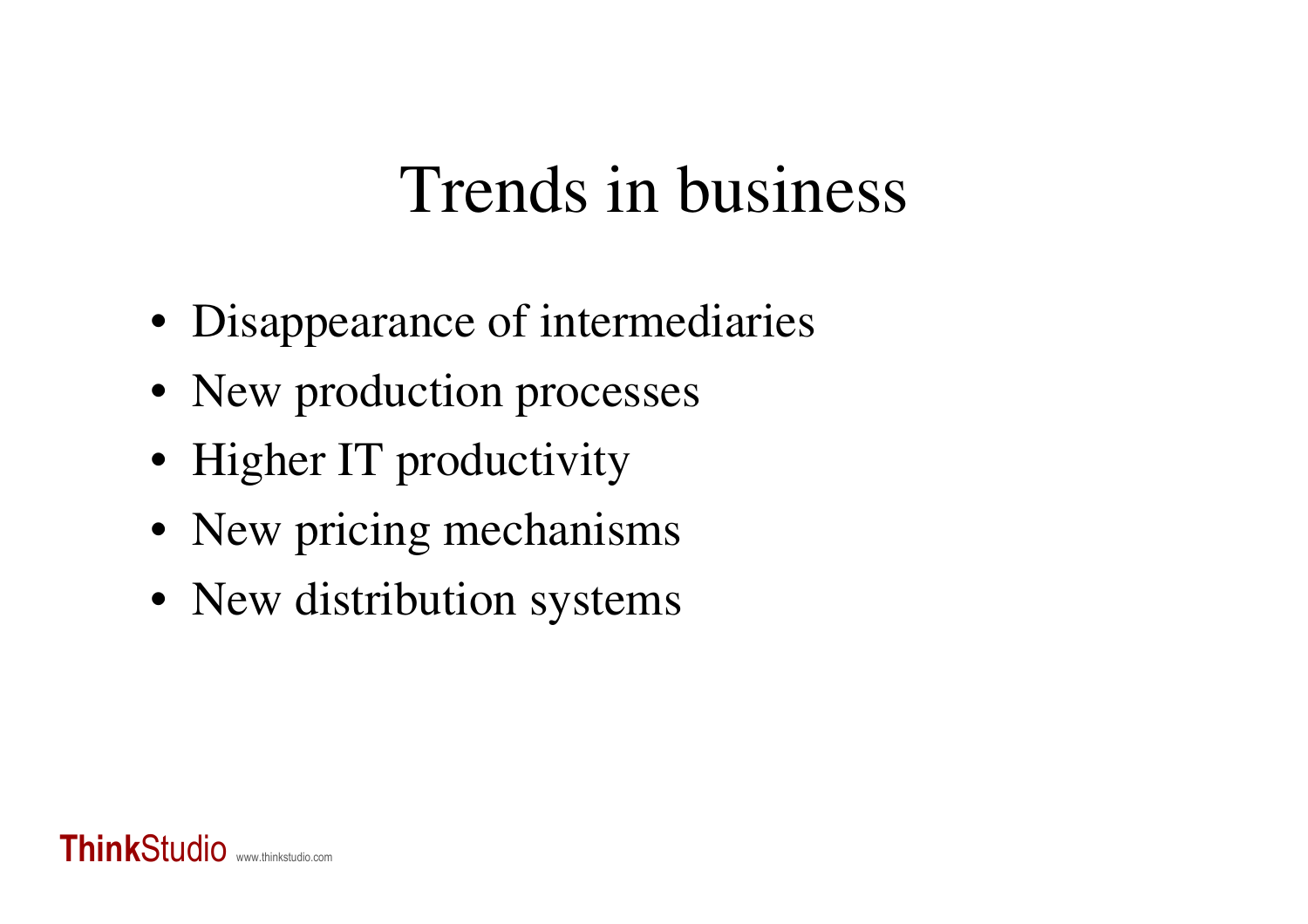## Potential buyer needs

- « Maslow-type hierarchy of needs »
	- Persuasive
	- Intuitive
	- Usable
	- Accessible
	- Functional

(B. Eisenberg - www.futurenowinc.com)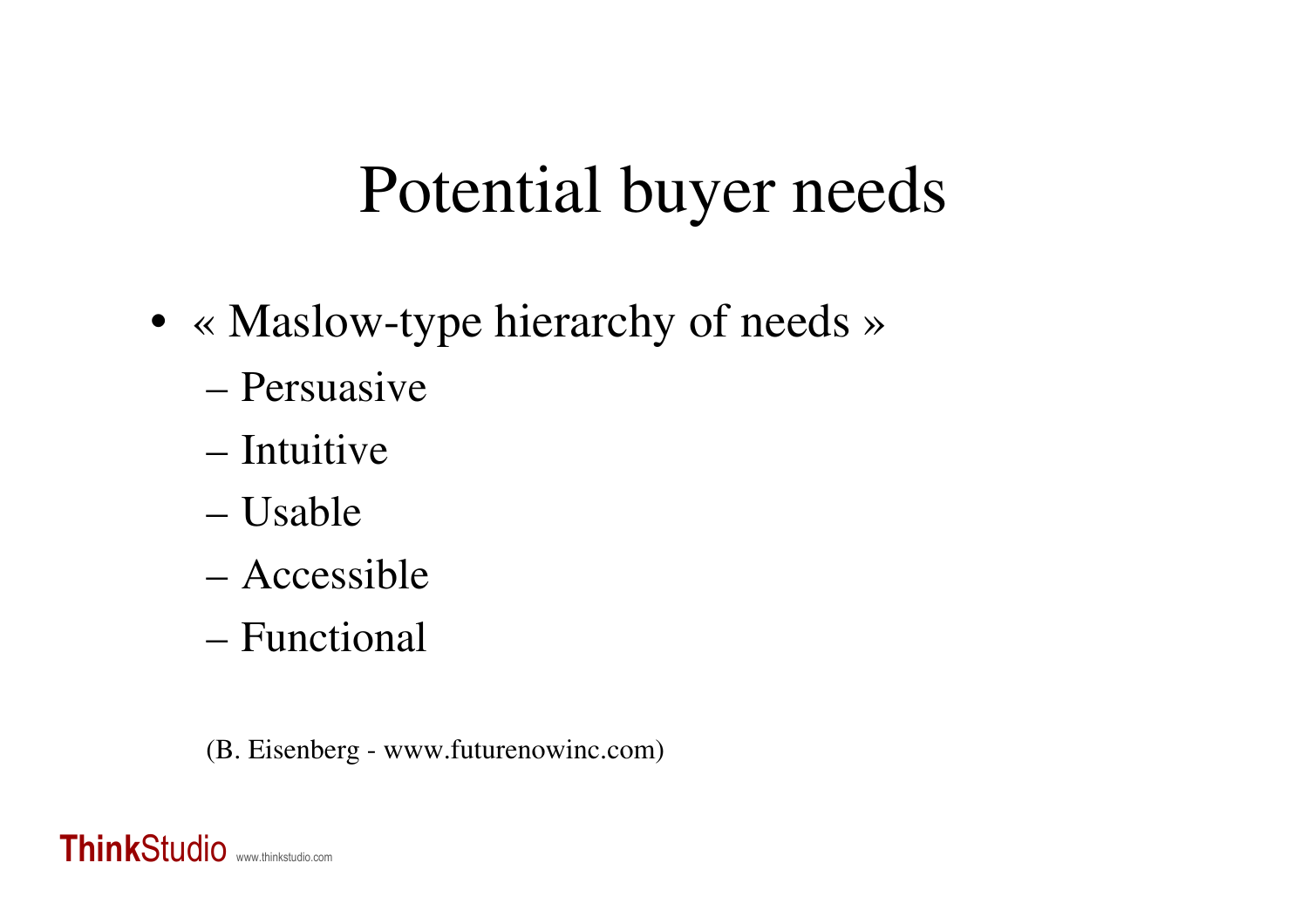## Direct economy

#### Customer has been sucked into the production process or value chain

This leads to new business models

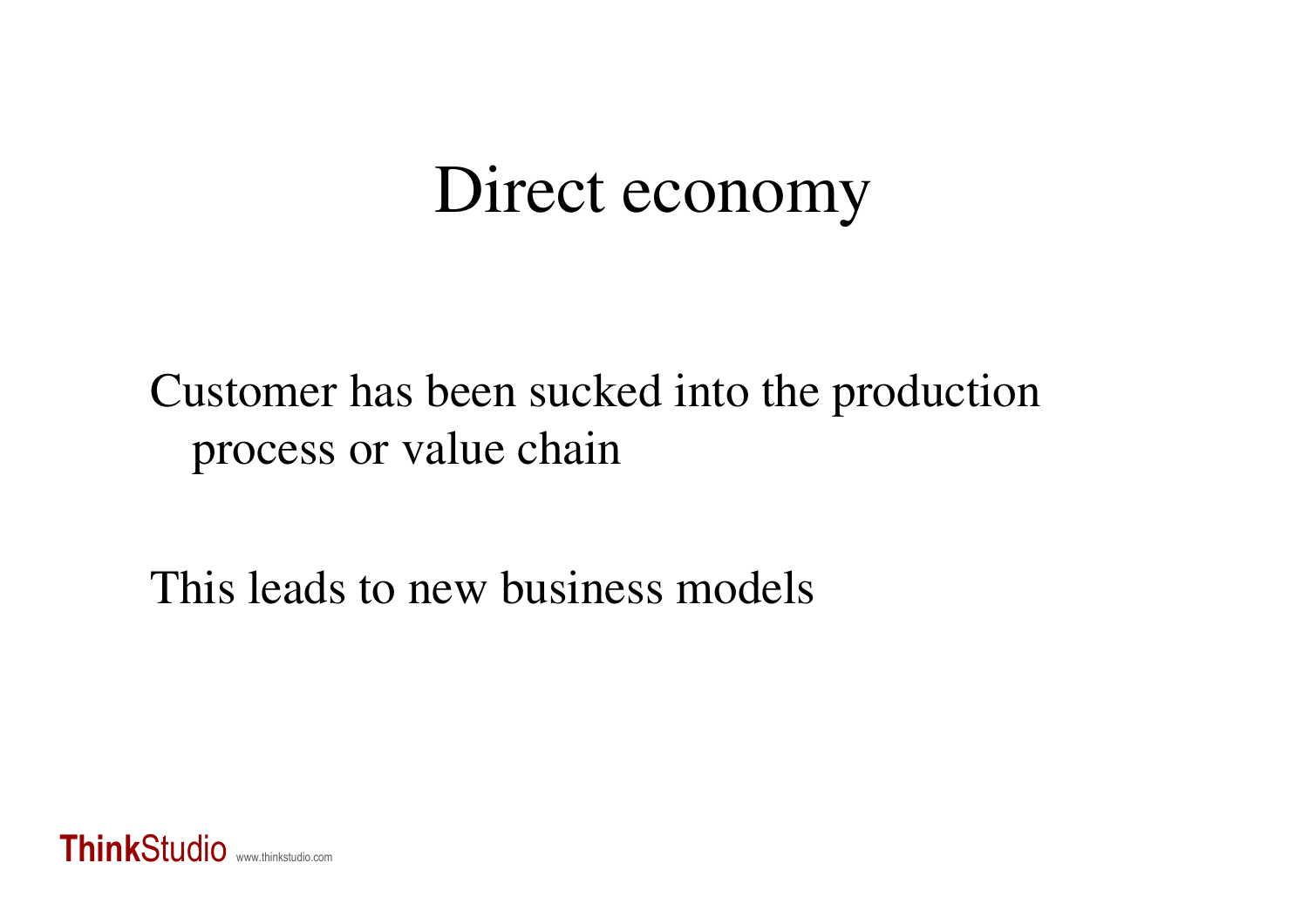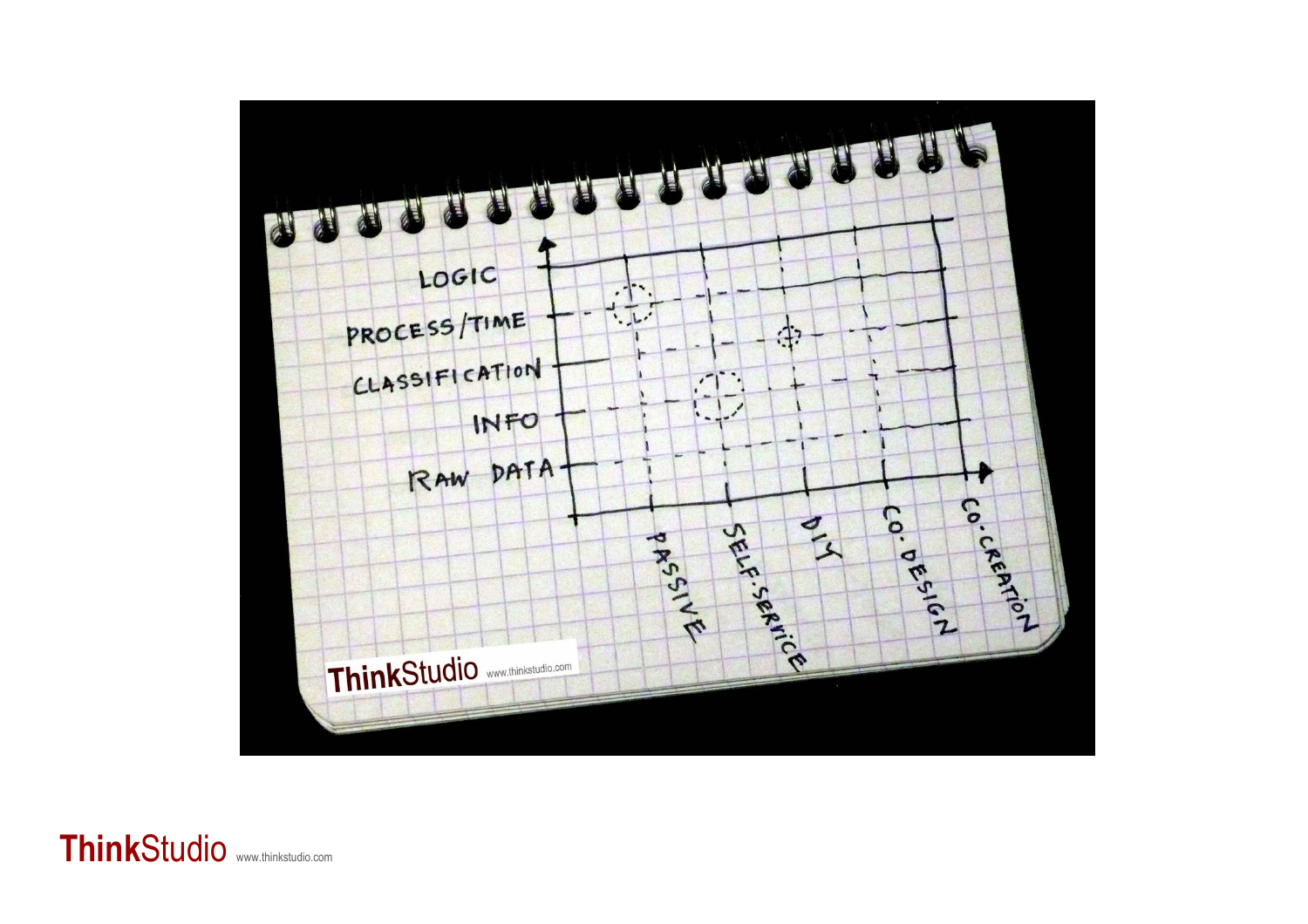#### New business models

Towards increased customer/user knowledge and interactivity

- Do-it-yourself : ConsumActor
- Co-design:
- Co-creation: InnovActor

TransformActor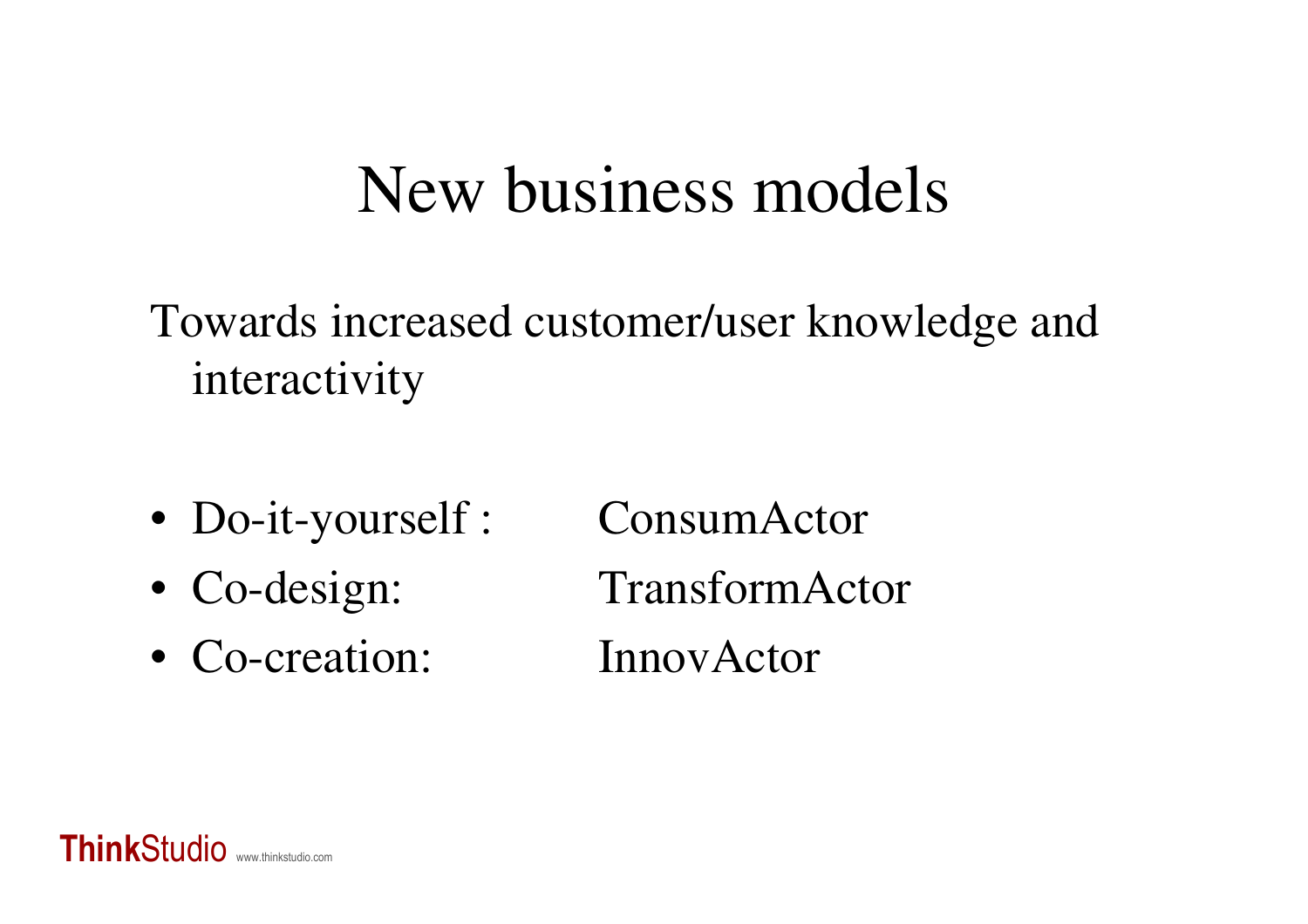#### Co-creation

Two new phenomena:

- Brains outside the room are smarter
- User-led innovation is free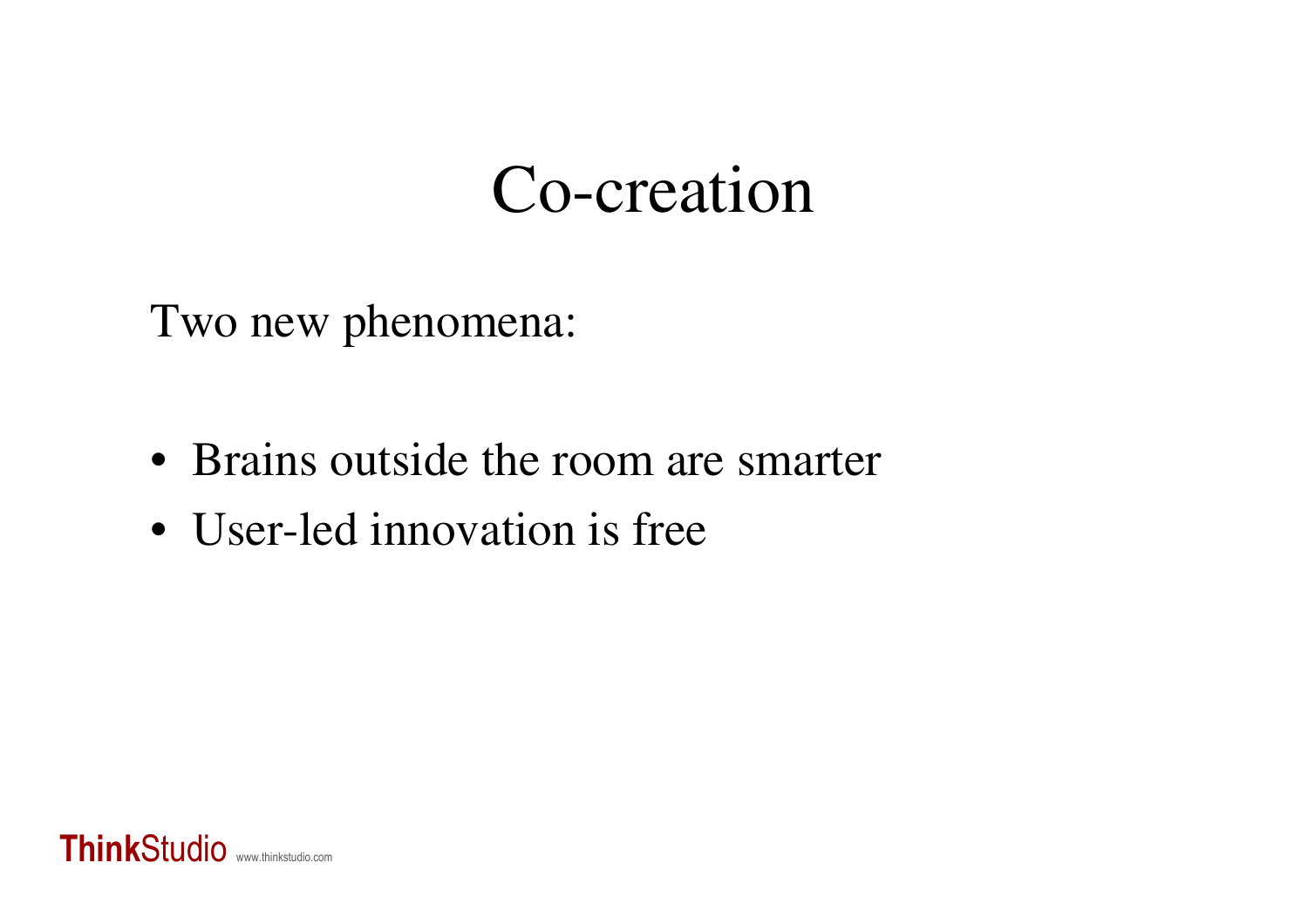# Direct democracy vs direct economy

- Direct democracy majority rules
- Direct economy multiple business models
- But also
	- Direct art : Spencer Tunick
	- –Direct philanthropy : Bill Clinton's « Giving »
	- –Direct military : Ehren Watada
	- Direct electricity : photovoltaic panels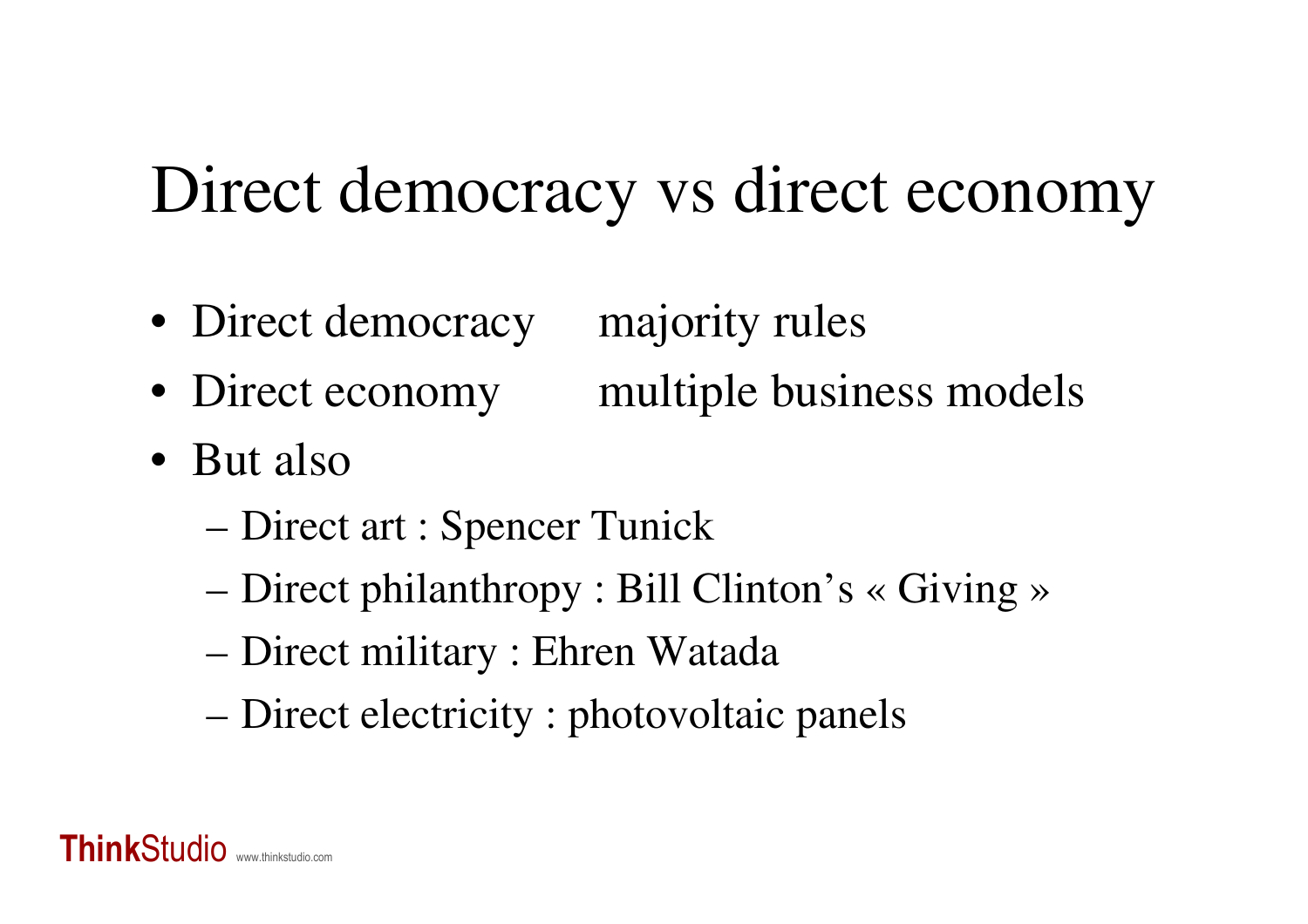# Direct everything

- Impact of technology 2 speed society
- Service industry help the challenged
- Productivity lifetime learning
- Redesigning ourselves human enhancement

#### Needed : an ethical debate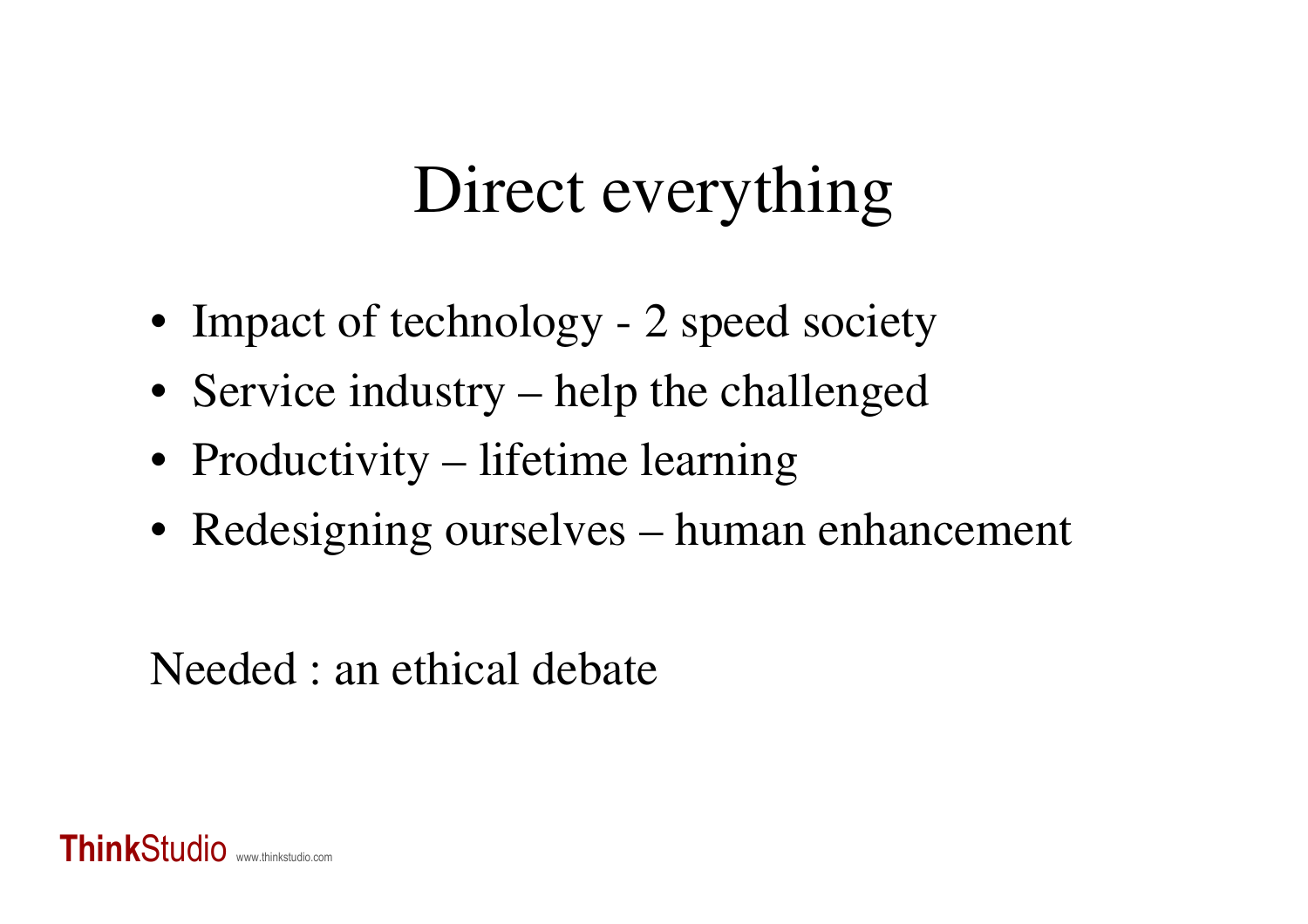# Society's expectations

«The business of business is business » is over

- Corporate social responsibility
- Green tech, clean tech and carbon offset
- Value of ethical behavior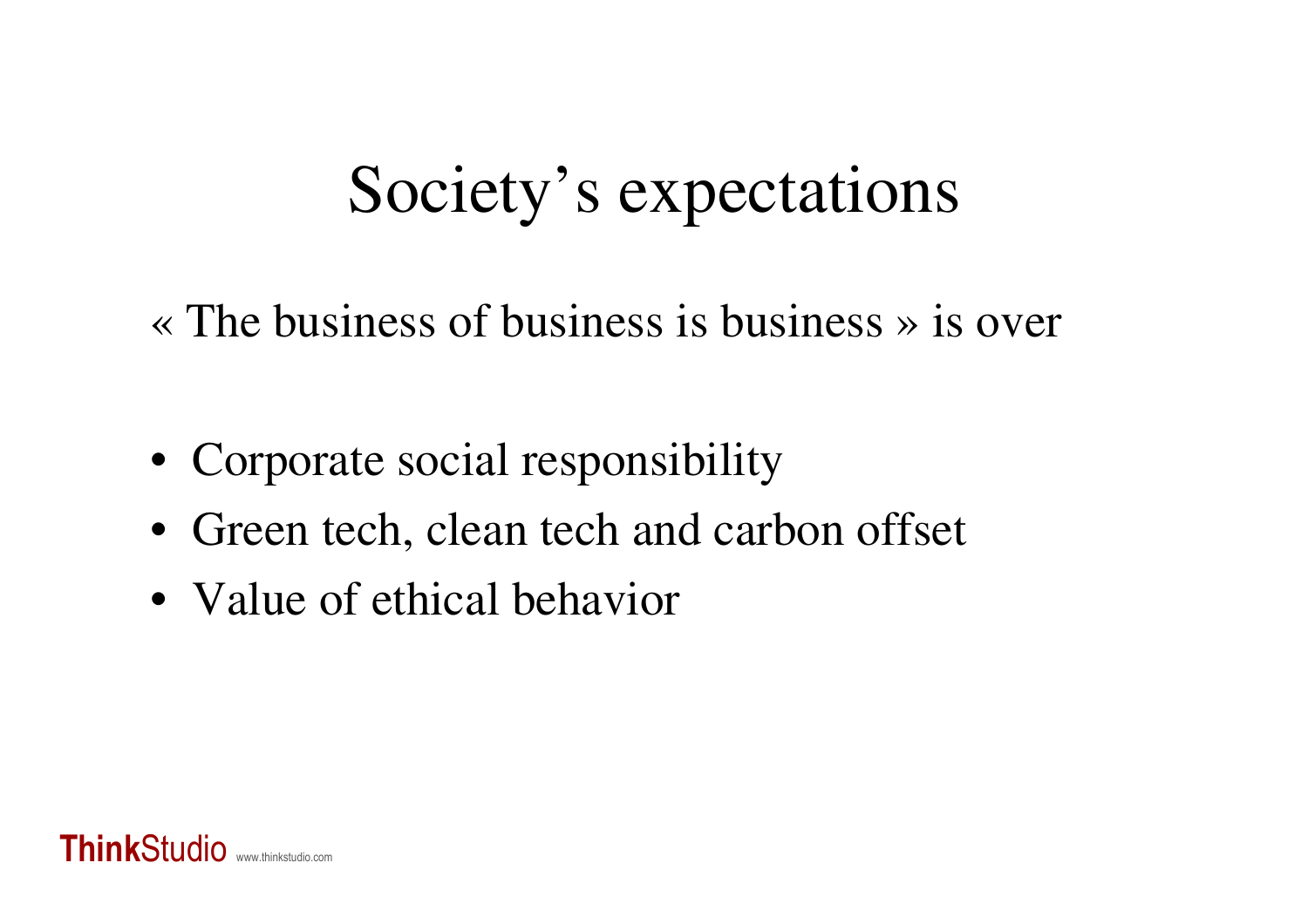#### War for talent

World problems are growing in scope and complexity

Needed : multi-disciplinary collaboration in natural, artificial and social systems

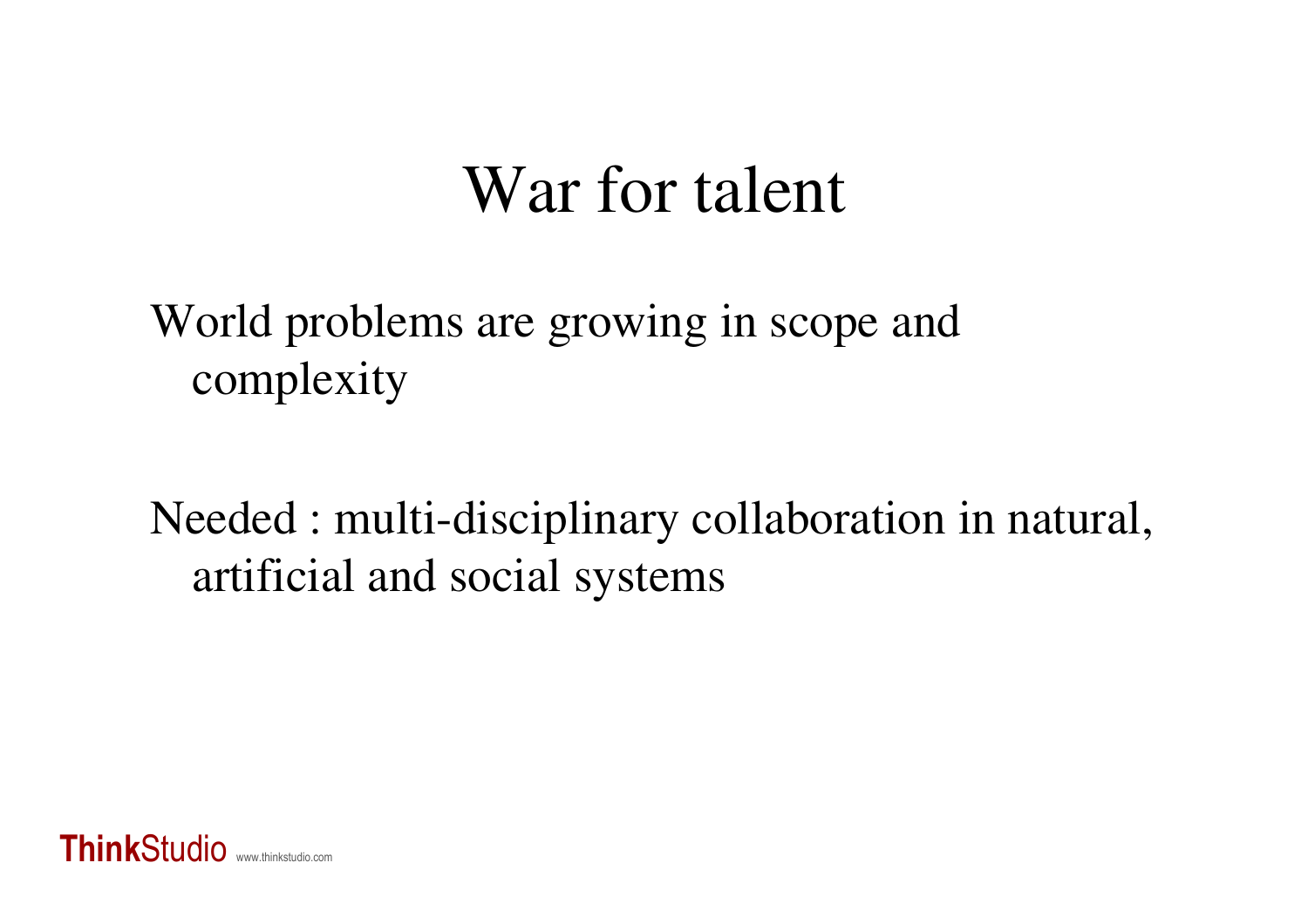# Valuation of intangibles

- If innovation is free, accounting method of IP needs to change
- If reputation/brands are valuable, then they needto be capitalized